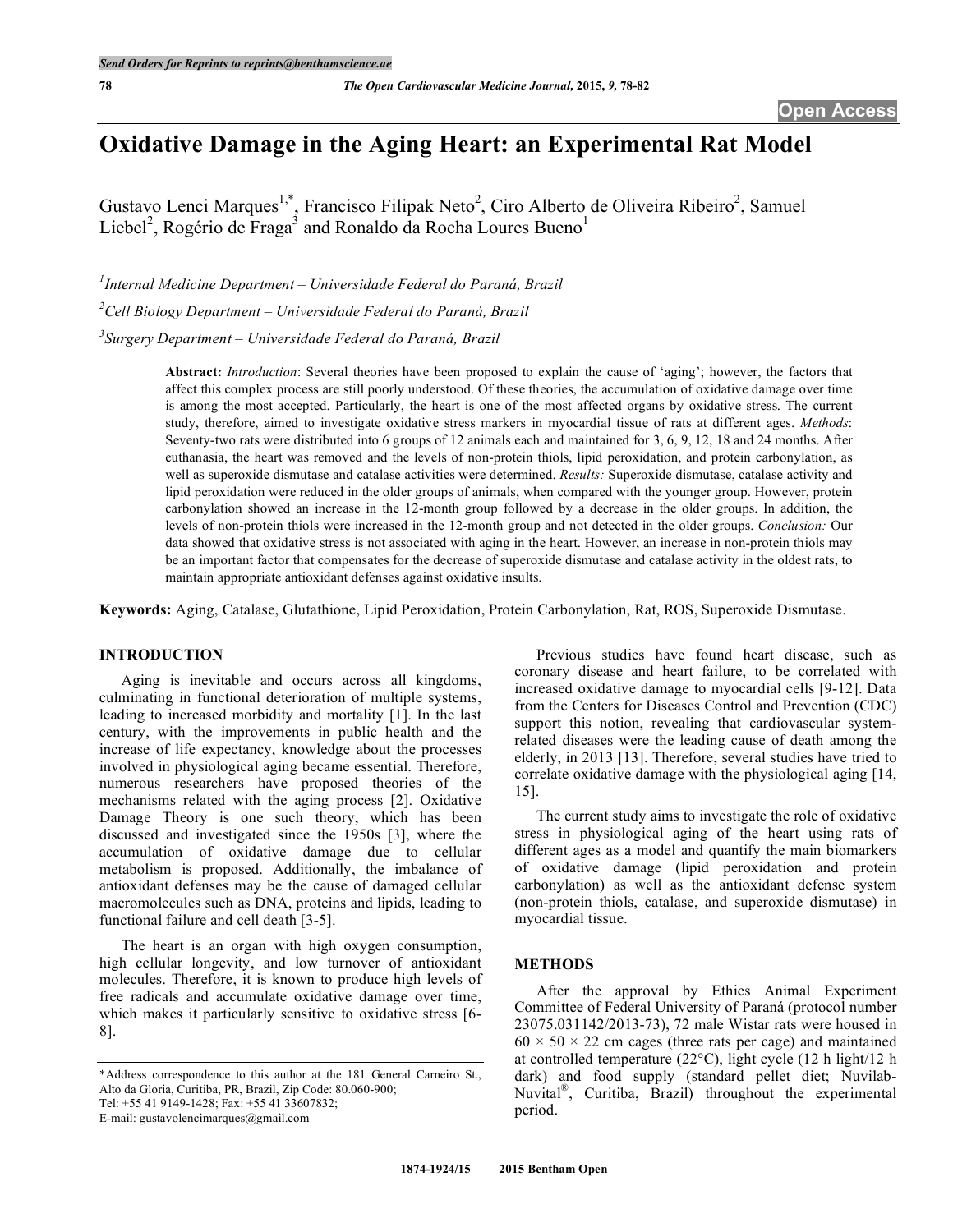A total of 6 groups were established, with 12 animals each, and the rats within these groups were euthanized after completing the following ages: 90 days (group 1), 180 days (group 2), 270 days (group 3), 360 days (group 4), 540 days (group 5) and 720 days (group 6). Before dissection of the heart, the rats were weighed, their heights measured, and anesthetized with intraperitoneal injection  $(1 \text{ ml·kg}^{-1})$  of ketamine hydrochloride solution  $(57.67 \text{ mg} \cdot \text{m}^{\text{1}})$  associated with 2% xylazine hydrochloride. After anesthesia, thoracotomy was performed and the rats were euthanized by perfusion with 0.9% NaCl solution at 0 °C. The heart was removed immediately after this procedure.

Myocardial tissue was homogenized in ice-cold phosphate buffer saline (PBS), pH 7.4 and centrifuged at  $12000 \times g$  for 20 min at 4 °C. The supernatant was stored at -76°C for further analyses.

Biochemical procedures: protein content [16], nonprotein thiols concentration, NPT [17], lipid peroxidation, LPO [18, 19], superoxide dismutase, SOD [20] and catalase, CAT [21] were measured according to previously published protocols [22], with minor modifications. For protein content, NPT, LPO, and SOD, volumes were adjusted for reading the microplates, whereas hydrogen peroxide were adjusted to 30 mM for the CAT assay. PCO was determined based on methods described by Levine *et al.* [23]. Protein concentration of the samples was adjusted to  $2.0 \text{ mg} \cdot \text{ml}^{-1}$  for determination of SOD, CAT, and PCO levels.

Statistical analysis: Data were initially tested for normality through the Shapiro-Wilk normality test. Next, data were log-transformed and those biomarkers that had normal distribution (SOD, CAT, LPO, and non-protein thiols) were compared through one-way analysis of variance (ANOVA) followed by Tukey's post-hoc test. For protein carbonylation, groups were compared through nonparametric Wilcoxon method. Multivariate correlations were determined among all biomarkers. A value of  $p<0.05$  was considered to statistically significant.

#### **RESULTS**

Lipid peroxidation levels did not vary with age, except for a few isolated comparisons among the groups. An example is the comparison between the youngest and the oldest groups, which revealed a statistically significant reduction in LPO in the oldest group (Fig. **1A**).

Protein carbonylation increased progressively in rats up to the  $12<sup>th</sup>$  month and decreased significantly in the 18- and 24-month groups (Fig. **1B**).

CAT and SOD activities showed a trend of stable values during most of the animal's life, followed by a very sharp drop in the oldest group (Fig. **1C-D**).

Non-protein thiols showed a 21% increase in the 12 month group followed by stable levels in the older rats (Fig. **1E**).

It should be noted that all animals were alive throughout the periods established for the groups 1 to 6. Furthermore, their weight increased until they reached the  $12<sup>th</sup>$  month of age, and then remained stable (Fig. **2**).

# **DISCUSSION**

The rats in the last group were 720 days old at the end of the study and might be considered old [24]. The gain of weight during the experiment was considered adequate in relation to the age standard curves [25].

The myocardial tissue of rats, lipid peroxidation and protein carbonylation levels did not have clear age-related patterns. Previous studies have demonstrated a downward trend of LPO, without statistical significance [14, 15]. However, compared to the current study, these studies used fewer rats distributed in fewer groups. Davydov and Shvets [26] studied the effects of immobilization stress in heart LPO of young and aged rats. When only the control group (not subjected to stress) was analyzed, there was no significant difference the levels of LPO markers in young and aged animals. Likewise, Farooqui *et al.* [27] performed a similar study using Sprague-Dawley rats and found an upward trend of LPO.

In our study, in a simple analysis and comparison between the youngest and oldest groups, a significant reduction of LPO is clearly observed in the latter group. A possible explanation for this finding is that myocardial oxygen consumption is significantly reduced at advanced ages, leading to a decreased production of Reactive Oxygen Species (ROS) and, consequently, less oxidative damage [28]. Protein carbonylation showed only a trend of progressive increase up to 12 months and a significant decrease in the 18- and 24-month groups. There are reports in the literatures that the heart suffers from cell death and replacement of cardiomyocytes (high in proteins) by fibrous tissue in the aged myocardial tissue [29], which could explain the PCO findings.

To maintain the intracellular redox milieu, SOD-CAT and/or non-protein thiols (mainly represented by glutathione, GSH) systems must operate in the cells. In our study, these systems were not altered during the rats' life, except for the oldest animals, i.e., 24-month group. SOD-CAT activities decreased whereas non-protein thiols levels increased, probably as a compensatory mechanism that was efficient enough to prevent increases of LPO and PCO.

Previous studies differences in this system during aging. Farooqui *et al* [27]. found a downward trend in GSH and Cand and Verdetti [15] did not find any difference for SOD, CAT, and GSH activity during aging. Likewise, Reiss and Gershon [30] reported a small downward trend in SOD activity of rats and mice in aging, but the authors did not test other antioxidant systems.

Based on the observation that the rats have reduced activities of SOD-CAT system, some inferences can be performed to understand why some heart diseases associated with oxidative damaged are more prevalent in aged people. Both coronary disease and heart failure have risk factors in common, such smoking and diabetes. Sekhar *et al*. [31] demonstrated that diabetic individuals have a deficiency in glutathione synthesis. Smoking has also been associated with reduction of glutathione levels in serum, and increases in oxidative damage markers [32]. Thus, these risk factors affect the major non-enzymatic antioxidant defense system,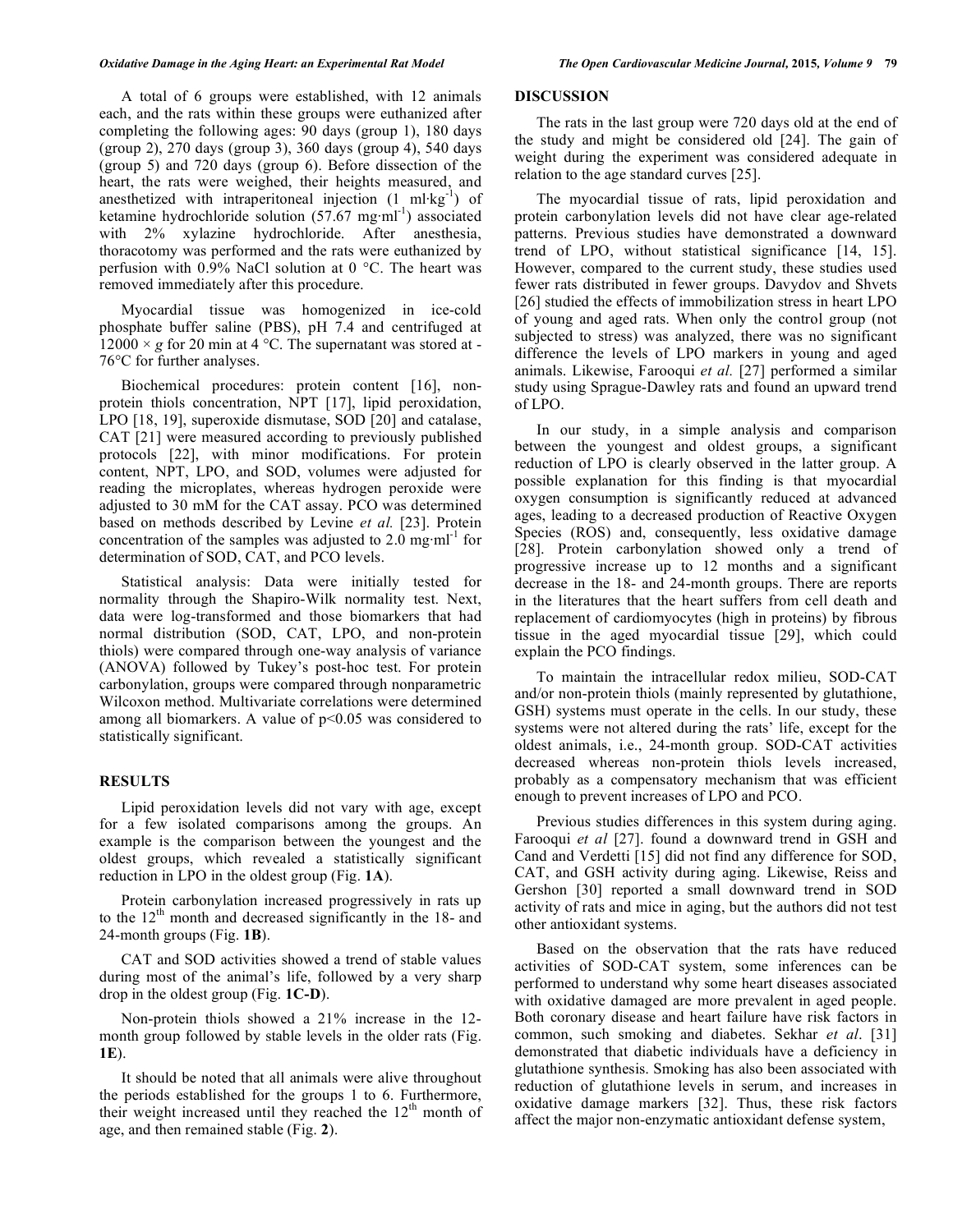

**Fig. (1). A**) log LPO results × Time. **B**) PCO results × Time. **C**) Log catalase activity × Time. **D**) Log SOD activity × Time. **E**) Log Nonprotein thiols × time. \*Values not connected by the same letters are statistically different.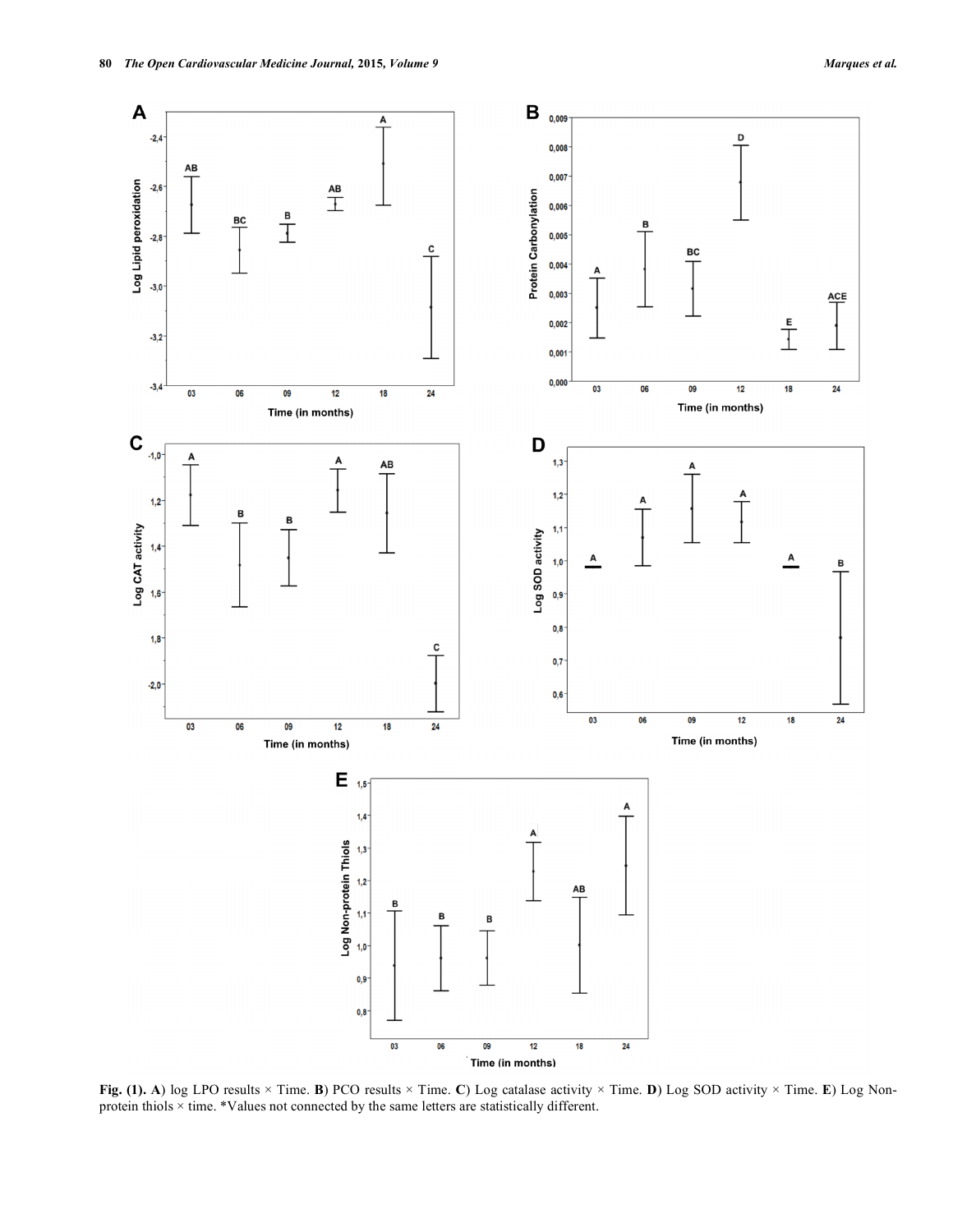

**Fig. (2).** Weight of rats during the experiment.

which has had a compensatory function for the SOD-CAT system in the current study, making the elderly particularly susceptible to these diseases.

Despite the understanding that good health and the onset of disease in the elderly is complex and multifactorial, these findings therefore help to understand how oxidative damage acts during aging.

However, based on the results of the current study, it is not possible to conclude that oxidative damage is the cause of aging in the heart. This is because the study is essentially descriptive and did not assess the cardiac structural aspect of animals with different levels of oxidative damage in aging markers. Another limitation arises from not having examined oxidative stress in other cellular structures such as mitochondria and DNA.

## **CONCLUSION**

Myocardium aging does not seem to be caused by oxidative damage to cell lipids and proteins. However, increase of non-protein thiol levels may be an important factor that compensates for the decreases of SOD and CAT activities in the oldest group of rats, to maintain appropriate antioxidant defenses against oxidative insults.

### **CONFLICT OF INTEREST**

The authors confirm that this article content has no conflict of interest.

# **ACKNOWLEDGEMENTS**

I would like to acknowledge Angelina Caron Hospital for the Animal Facility Services.

### **REFERENCES**

- [1] Hayflick L. How and why we age. Exp Gerontol 1998; 33(7-8): 639-53.
- [2] Jin K. Modern biological theories of aging. Aging Dis 2010; 1(2): 72-4.
- [3] Harman D. Aging: a theory based on free radical and radiation chemistry. J Gerontol 1956; 11(3): 298-300.
- [4] Rikans LE, Hornbrook KR. Lipid peroxidation, antioxidant protection and aging. Biochim Biophys Acta 1997; 1362(2-3): 116- 27.
- [5] Cui H, Kong Y, Zhang H. Oxidative stress, mitochondrial dysfunction, and aging. J Signal Transduct 2012; 2012: 646354.
- [6] Molina H, García M. Enzymatic defenses of the rat heart against lipid peroxidation. Mech Ageing Dev 1997; 97(1): 1-7.
- [7] Lakatta EG, Sollott SJ. Perspectives on mammalian cardiovascular aging: humans to molecules. Comp Biochem Physiol A Mol Integr Physiol 2002; 132(4): 699-721.
- [8] Babusikova E, Jesenak M, Racay P, *et al.* Oxidative alternations in rat heart homogenate and mitochondria during ageing. Gen Physiol Biophys 2008; 27(2): 115-20.
- [9] Dhalla NS, Temsah RM, Netticadan T. Role of oxidative stress in cardiovascular diseases. J Hypertens 2000; 18(6): 655-73.
- [10] Grieve DJ, Shah AM. Oxidative stress in heart failure. More than just damage. Eur Heart J 2003; 24(24): 2161-3.
- [11] Vichova T, Motovska Z. Oxidative stress: Predictive marker for coronary artery disease. Exp Clin Cardiol 2013; 18(2): e88-91.
- [12] Vassalle C, Petrozzi L, Botto N, *et al.* Oxidative stress and its association with coronary artery disease and different atherogenic risk factors. J Intern Med 2004; 256(4): 308-15.
- [13] Murphy SL, Xu J, Kochanek KD. Deaths: Final data for 2010. In: Statistics. National Vital Statistics Reports: National Center for Health Statistics 2013.
- [14] Sawada M, Carlson JC. Changes in superoxide radical and lipid peroxide formation in the brain, heart and liver during the lifetime of the rat. Mech Ageing Dev 1987; 41(1-2): 125-37.
- [15] Cand F, Verdetti J. Superoxide dismutase, glutathione peroxidase, catalase, and lipid peroxidation in the major organs of the aging rats. Free Radic Biol Med 1989; 7(1): 59-63.
- [16] Bradford MM. A rapid and sensitive method for the quantitation of microgram quantities of protein utilizing the principle of proteindye binding. Anal Biochem 1976; 72: 248-54.
- [17] Sedlak J, Lindsay RH. Estimation of total, protein-bound, and nonprotein sulfhydryl groups in tissue with Ellman's reagent. Anal Biochem 1968; 25(1): 192-205.
- [18] Jiang ZY, Woollard AC, Wolff SP. Lipid hydroperoxide measurement by oxidation of Fe2+ in the presence of xylenol orange. Comparison with the TBA assay and an iodometric method. Lipids 1991; 26(10): 853-6.
- [19] Jiang ZY, Hunt JV, Wolff SP. Ferrous ion oxidation in the presence of xylenol orange for detection of lipid hydroperoxide in low density lipoprotein. Anal Biochem 1992; 202(2): 384-9.
- [20] Crouch RK, Gandy SE, Kimsey G, *et al.* The inhibition of islet superoxide dismutase by diabetogenic drugs. Diabetes 1981; 30(3): 235-41.
- [21] Aebi H. Catalase *in vitro.* Methods Enzymol 1984; 105: 121-6.
- [22] Costa DD, Neto FF, Costa MD, *et al.* Vitellogenesis and other physiological responses induced by 17-beta-estradiol in males of freshwater fish Rhamdia quelen. Comp Biochem Physiol C Toxicol Pharmacol 2010; 151(2): 248-57.